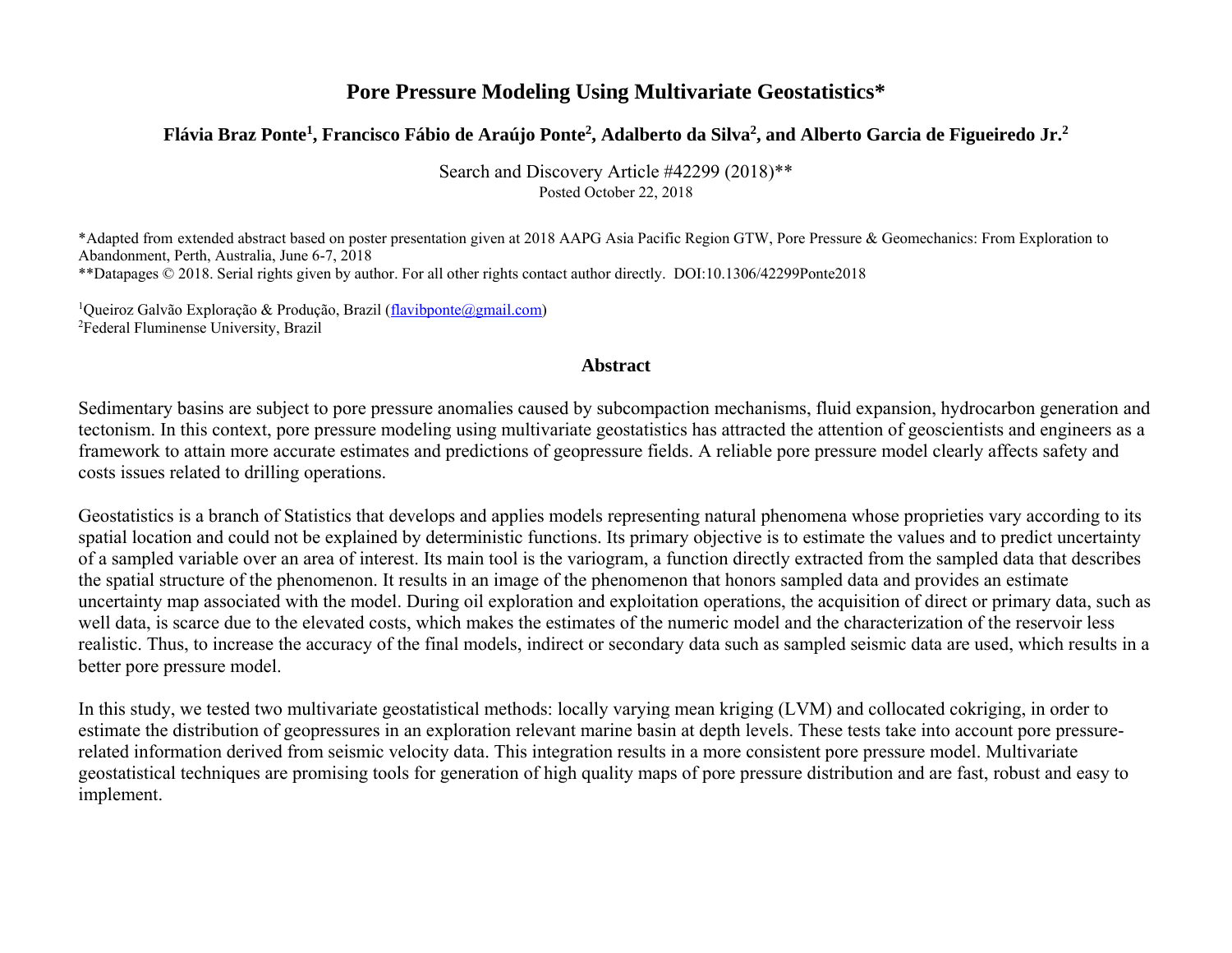### **Methodology**

Pore pressure gradients from five wells on the Equatorial Margin of Brazil were used as the primary variable. This dataset is a compilation of information from formation tests, mud weight, pore pressure estimations from drilling parameters, leak-off tests (LOT) and unexpected occurrences of kicks. The compressional wave interval velocity from a 3D cube is used as the secondary variable. This cube was estimated based on data from the 17 2D Pre-Stack Depth Migration (PSDM) seismic lines. In short, the generation of the geostatistical models presented in this study consists in four main stages: (1) Data preparation and QG; (2) Statistical exploratory analysis; (3) Variography and (4) Estimate model.

#### **Results**

At the first step, 1D pore pressure models gradients were performed at the studied wells using available pore pressure data. The existence of an overlaying carbonate layer deposited above the anomalously pressurized siliciclastic interval difficult the pore pressure trend estimation using well logs data. Thus, the pore pressure trend was built using drilling parameters and calibrated with well data pressure.

As a second step, the top of the abnormal pressure zone (APZ) and the stratigraphic interval of interest were defined. The study emphasized pore pressure anomalies and zones prone to operational risks. It is expected that, according to depth, elastic wave velocities in rocks increase and transit time decreases due to porosity reduction. However, if there are significant changes in the behavior of these variables, such as a decrease in velocity, as can be seen in [Figure 1,](#page-3-0) where the wells with high-pressure show velocities lower than the wells with normal pressure, it possibly marks a geopressured zone occurrence (e.g., Sayers et al. 2006).

The resulting 3D pore pressure volume encompasses pore pressure information from wells as predicted variable as well as a pore pressure volume estimated from seismic interval velocity, as secondary information. These data were integrated using cokriging and LVM approaches, respecting variogram parameters and producing a high quality 3D pore pressure volume with reliable predicted pore pressure values at any location in the study area.

From the LVM (non-stationary) approach shows a more detailed estimative of the geopressured cube, while cokriging results leads to a smoother model due to the applied weights on the primary and secondary variables. Considering both values in the interpolation, the collocated cokriging conceals relevant information that is otherwise relevant with other estimation techniques. On the other hand, LVM estimative are an important tool in cases where little information is available and detailed information of any variable is necessary, honoring the values of the primary variable. In any case, these tools, in comparison with traditional methods of kriging, present considerable advantages and accuracy in their estimations due to the use of secondary variables, as can be seen in [Figure 2.](#page-4-0)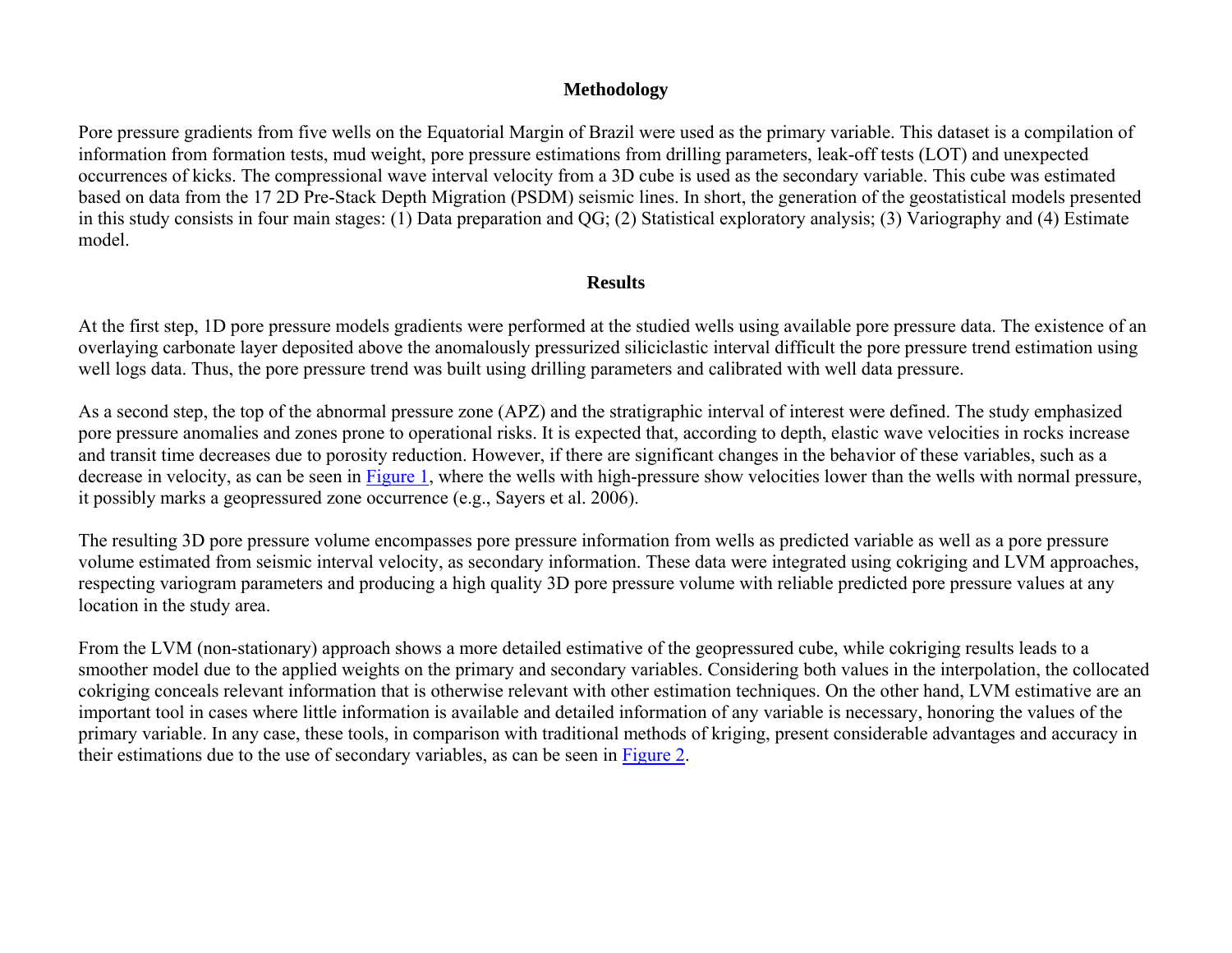#### **Conclusions**

In this paper, we present a case study of an area on the equatorial margin of Brazil. Pore pressure gradients from five wells were used as primary variable. This dataset is a compilation of information from formation tests, mud weight logs, pore pressure estimations from drilling parameters, leak-off tests and unexpected occurrences of kicks. As a secondary variable, a 3D cube of seismic interval velocity was used.

The exploratory analysis shows that the predictive and secondary variables are satisfactorily correlated, allowing us to perform LVM and collocated cokriging procedures. Comparing the resulting volumes, LVM estimates gives the most reliable interpolation, presenting more detailed and realistic maps with better resolution. In both cases, the resulting map showed high pressure throughout the interval of interest. This interval corresponds to a clayey section from the Upper Cretaceous with anomalous pore pressure fields.

This study demonstrated the feasibility of the application of multivariate geostatistical technique to establish a numerical 3D representation of a relevant and potentially hazardous exploration and exploitation variable (pore pressure distribution) using ordinarily available data for prediction and quantification purposes.

## **Reference Cited**

Sayers, C.M., L.D. Den Boer, Z.R. Nagy, and P.J. Hooyman, 2006, Well-constrained seismic estimation of pore pressure with uncertainty: The Leading Edge, v. 25/12, p. 1524-1526.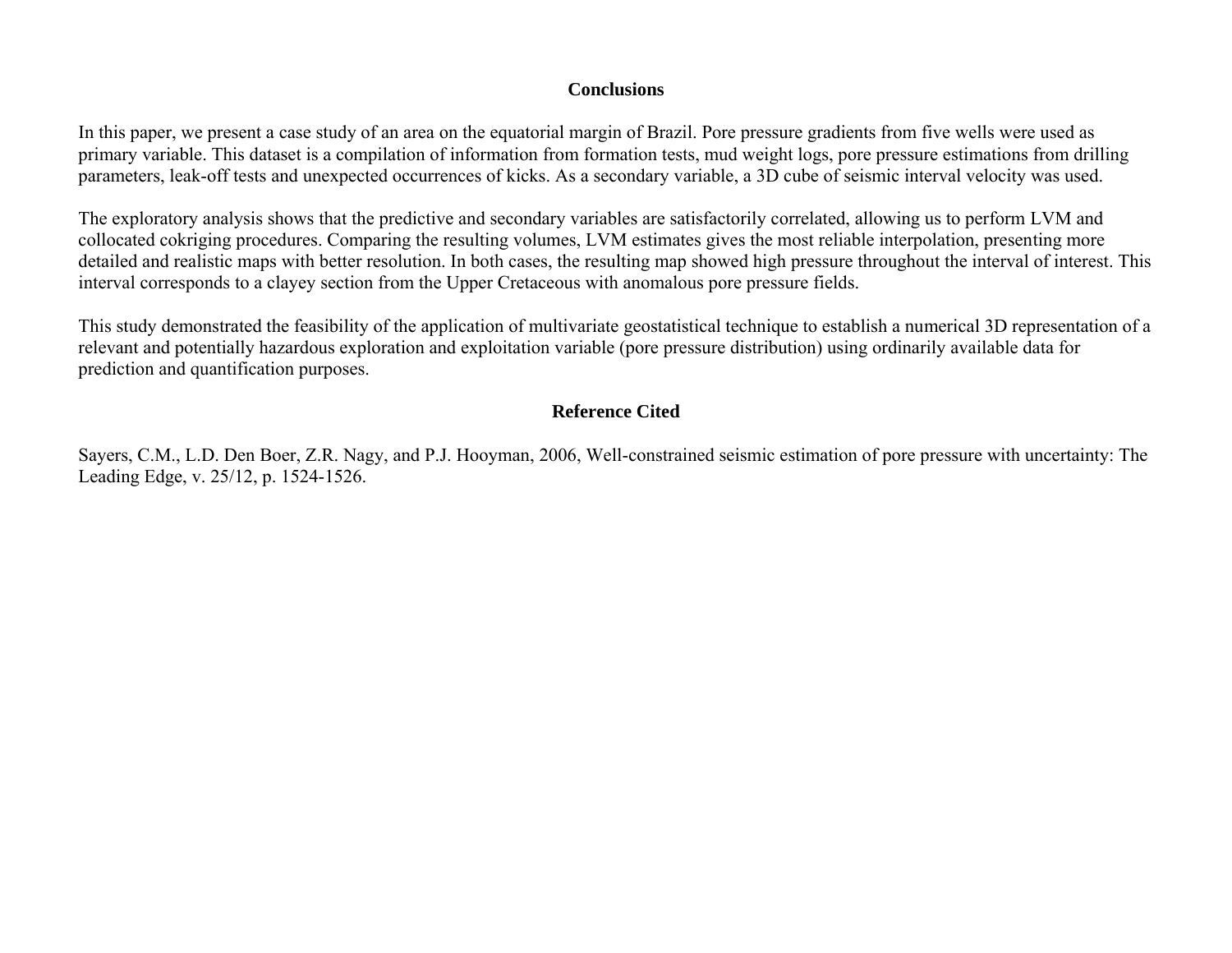<span id="page-3-0"></span>

Figure 1. Scatter plot of Vp X pore pressure into the siliciclastic interval (interest interval).